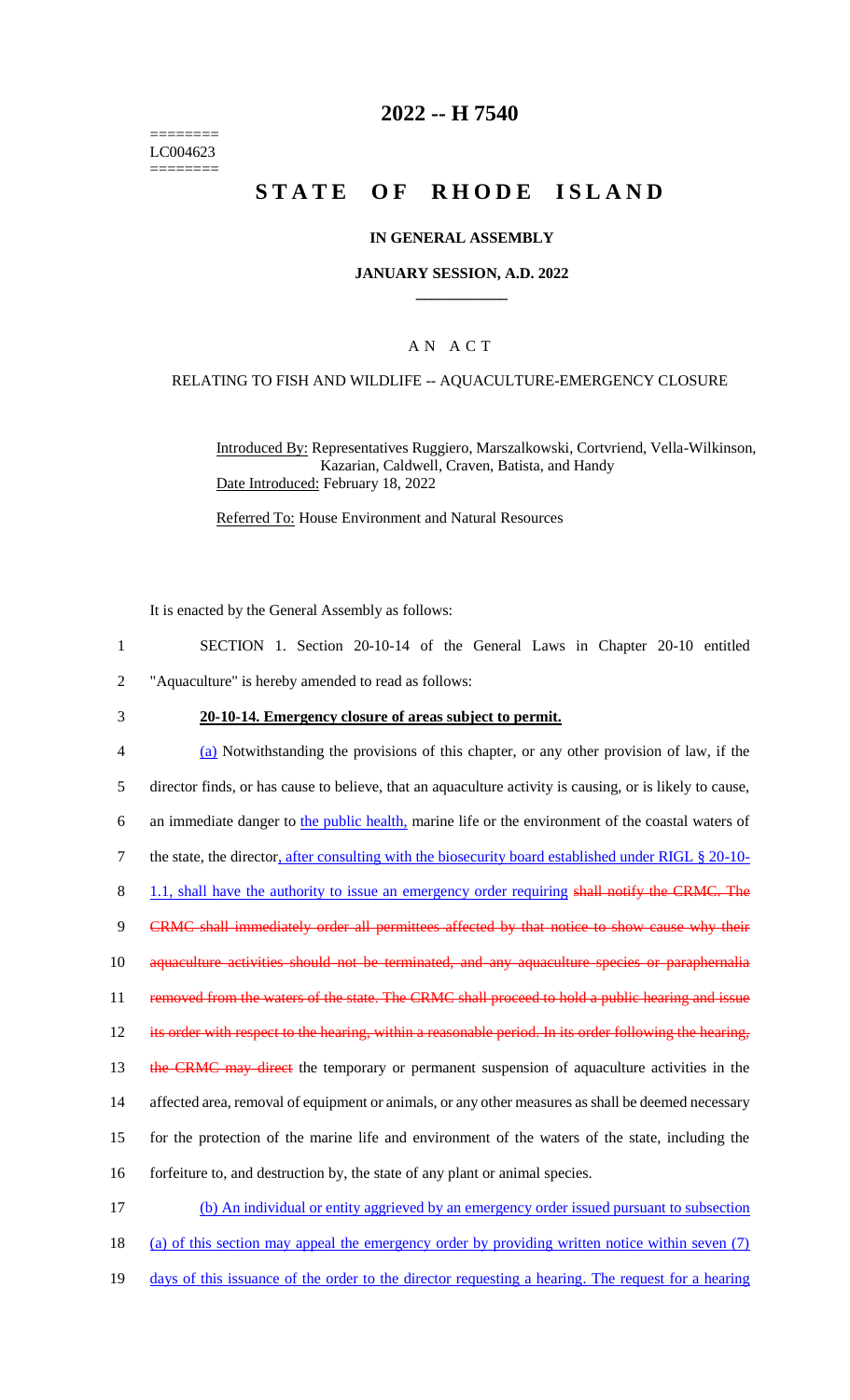- 1 shall not serve to stay or restrict the director's emergency order in any manner. If a hearing is timely
- 2 requested, the DEM administrative adjudication division ("AAD") shall, within a reasonable
- 3 period, proceed to hold a public hearing and to issue a final agency order limited to determining
- 4 whether the director's emergency order was appropriate to protect the public health, marine life or
- 5 the environment of the coastal waters of the state. If the AAD determines that the director's
- 6 emergency order was not appropriate, the AAD shall determine a reasonable remedy including, but
- 7 not limited to, reversal of the director's order.
- 8 SECTION 2. This act shall take effect upon passage.

======== LC004623 ========